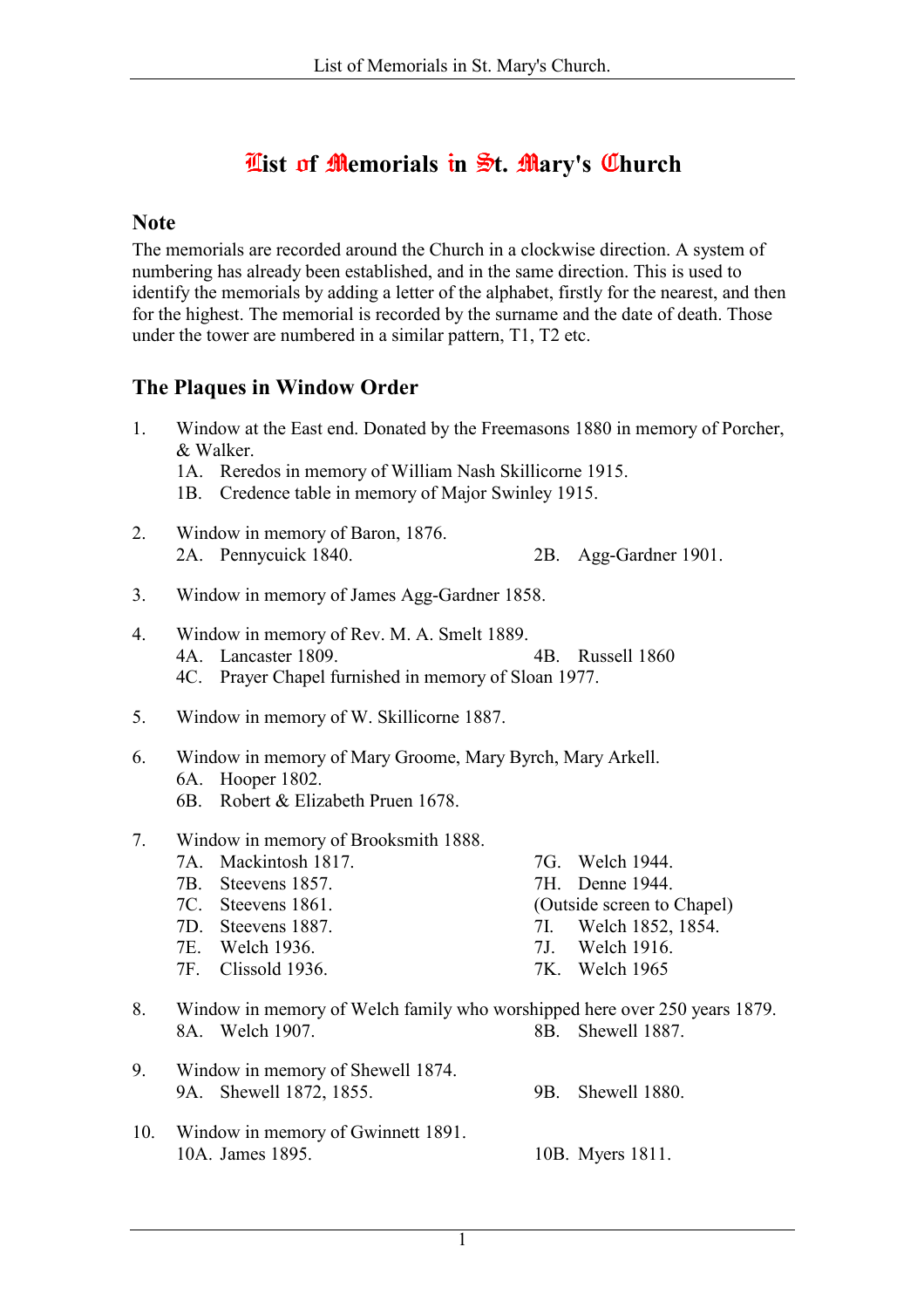10C. Myers 1814. (Above Porch Entrance) 10D. Farquhar. Warning to those yet alive. 11. Window in Porch in memory of Gwinnett and Agg-Gardner 1890. (Window opposite not ascribed.) 11A. Rev. Bell (built St. Matthew's) 11B. Myers 1817. 11C. English 1643. 11D. Smith 1815. 11E. Gardner 1836. 13. (Note numbering) Window in memory of Miss Levett 1876. 13A. Wood 1598. 13B. Lennon 1835. 13C. Lennon 1812. 14. Lord's Supper window in memory of Gwinnett 1827. 14A. Hay 1918. 14B. Delabere 1793. 14C. White 1799. 14D. Dumaresque 1824. 14E. Byrch 1843. 14F. Smith 1826. 14G. Rocke 1823. (Buttress) 14H. Connolly 1854. 14I. Gray 1835. 15. Large window in centre of West Wall erected by Baron de Ferrieres as a thank offering 1885. 15A. Smith 1895, Scott, Gray, Smith. 15B. Rev. Jervis 1826. 15C. Rev. Hughes 1811. 15D. Stinchcombe 1867. 16. Window from Parishioners in memory of Rev. Bell 1874. 16A. Lucas 1810. 16B. Clerk 1821. 16C. D'Oyly 1803. 16D. Elliott 1845. 16E. King 1816. 12. (Note numbering) Window in memory of Leighton 1847. 12A. Woodford 1810. 12B. Dent 1817. 12C. Cox 1682. 12D. Shepherd 1896. 12E. James 1917 17. Window in memory of Misses Kite 1893. 18. Window mainly in Schoolroom above, and in memory of Agg-Gardner & the Baron Gwinnett. 19. Window in memory of Baron de Ferrieres. 1864. 19A. Flag of the Gloucester Regiment, 1919. 19B. Packer 1925. 19C. Griffiths 1836. 19D. Maule 1855. 19E. Leighton 1822. 19F. Byrch 1813. 19G. Wheeler by Old Boys, 1906. 19H. 100 Old Boys who fell in First World War. 20. Window in memory of Bedwell 1887.

21. Window in memory of Bedwell 1872.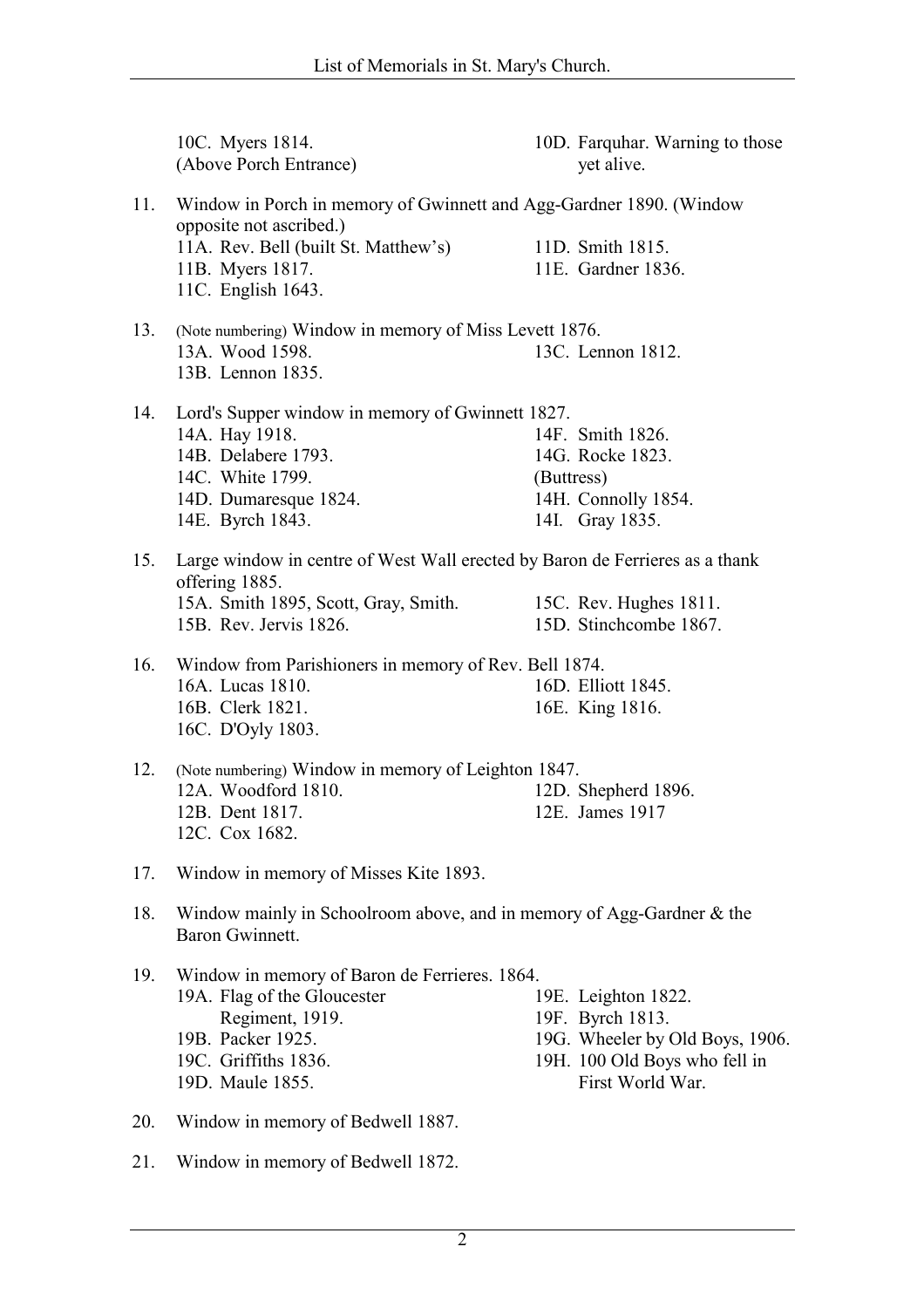|     | 21A. Hughes 1810.<br>21B. Rev. Jervis 1826.<br>21C. Chinnery 1859.                                                                                                                                           | 21D. Arkell 1690.<br>21E. Worthington 1823.<br>21F. French 1727.                                                                                     |
|-----|--------------------------------------------------------------------------------------------------------------------------------------------------------------------------------------------------------------|------------------------------------------------------------------------------------------------------------------------------------------------------|
| 22. | Window in memory of Bubb 1862 1885, Forsyth 1890, Davis 1881,<br>Winterbotham 1881.<br>22A. Ironside, Ricketts -.                                                                                            | 22C. Hartwell 1809.                                                                                                                                  |
|     | 22B. O'Malley 1815.                                                                                                                                                                                          | 22D. Hunt 1782.                                                                                                                                      |
| 23. | Round window in memory of Thorp 1876.<br>23A. a'Court 1776.<br>23B. Jaffray 1818.<br>23C. Hayward 1833.<br>23D. Read 1826.<br>23E. Dormer 1678.<br>$23F$ . Lygon –.<br>23G. Durbin 1824.<br>23H. Dewes 1780. | 23I. Horsyth 1883.<br>23J. Cunningham 1809.<br>23K. Jameson 1824.<br>23L. Rose 1821.<br>23M. Humphris 1879.<br>23N. Murray 1794.<br>230. Pruen 1796. |
| 24. | Window in memory of George 1876.<br>24A. Smart 1772.<br>24B. Rev. Roxby 1912.<br>24C. Walker 1872.                                                                                                           | 24E. Browning 1901.<br>24F. Grevill 1513.<br>24G. Sturmy 1772.                                                                                       |

- 25. Window in Vestry of small coloured sections. No memorials.
- 26. Window in memory of Humphris, Churchwarden for 21 years. No date.

#### Plaques on walls of St. Mary's Church Tower.

Recording in a clockwise direction from the South East wall, at Rev. Close 1882.

T1. Newbury, 1821.

24D. Mace of Glos. Regt.

- T2. Tucker, 1813.
- T3. Meyrick, 1823.
- T4. Fallon, 1885.
- T5. Chapman, 1836.
- T6. List of Incumbents in memory of Canon Goodliffe.
- T7. Entwistle, 1815.
- T8. Bastin, 1818.
- T9. Meyrick, 1837.
- T10. Berkeley, 1810.
- T11. Butt, 1851.
- T12. Stucke, 1866.
- T13. Leach, 1844.
- T14. Bowen, Grizell, 1809.
- T15. Blake, 1852.
- T16. Framingham, 1820.
- T17. Cook, 1851.
- T18. Skillicorne, 1783.
- T19. Peal rung on day of Queen Victoria's funeral, 1901.
- T20. Kite, 1892.
- T21. Forty, 1816.
- T22. Clonbrock, 1844.
- T23. Trench, 1823.
- T24. Hughes, 1786.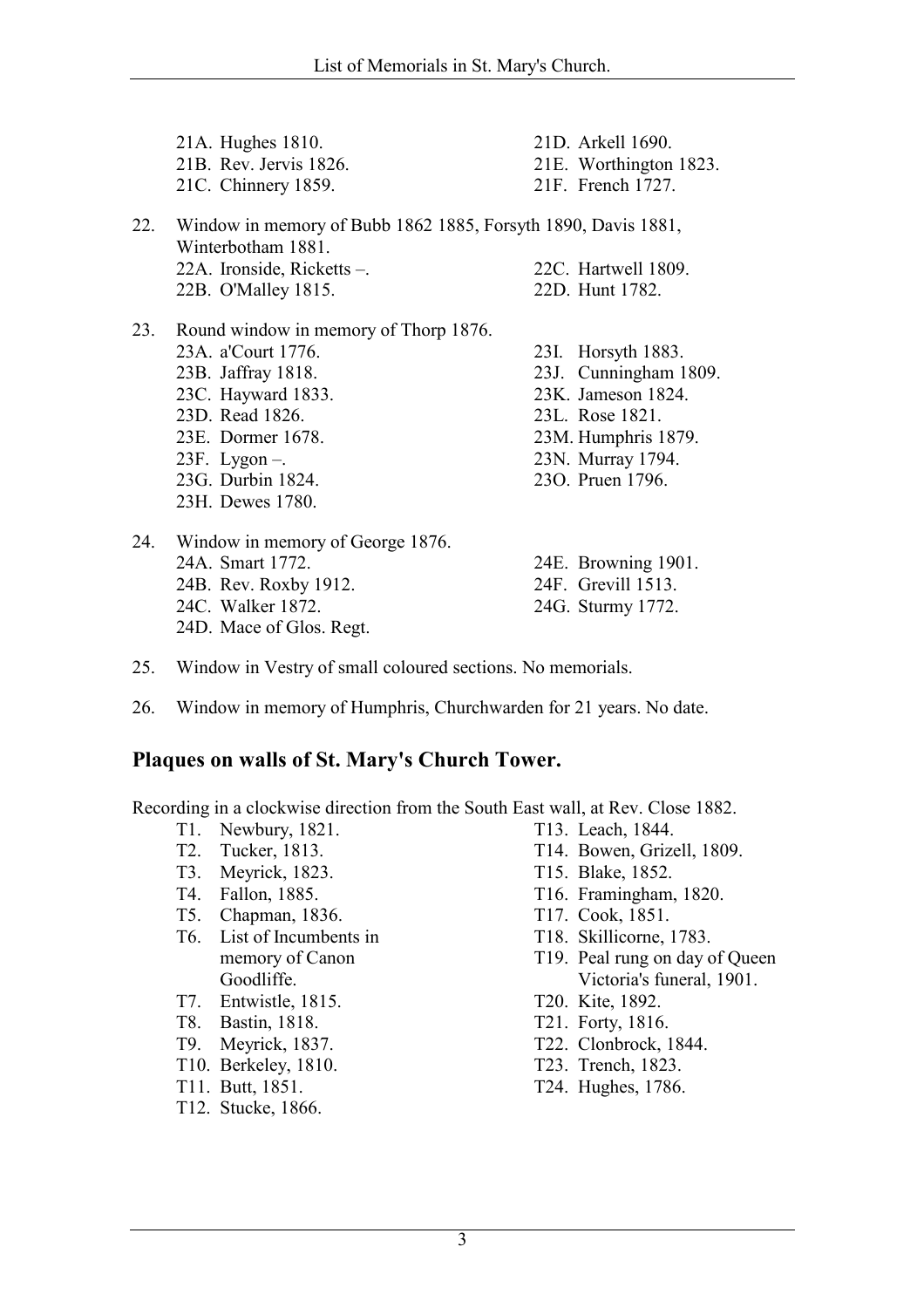# Index

 $- A -$ 

### $-$ **B** $-$

## $-C -$

### $-$ **D**  $-$

### $-$  E  $-$

|--|--|

### -  $\bar{\mathbf{F}}$  -

#### - G -

| Gloucester Regiment Flag 19A |  |
|------------------------------|--|
| Gloucester Regiment Mace24D  |  |
|                              |  |
|                              |  |
|                              |  |
|                              |  |
|                              |  |
|                              |  |
|                              |  |
|                              |  |

### $\textbf{-} \, \textbf{H}$  -

### $\mathbf{-I}$  -

#### $\overline{\phantom{a}}$  .